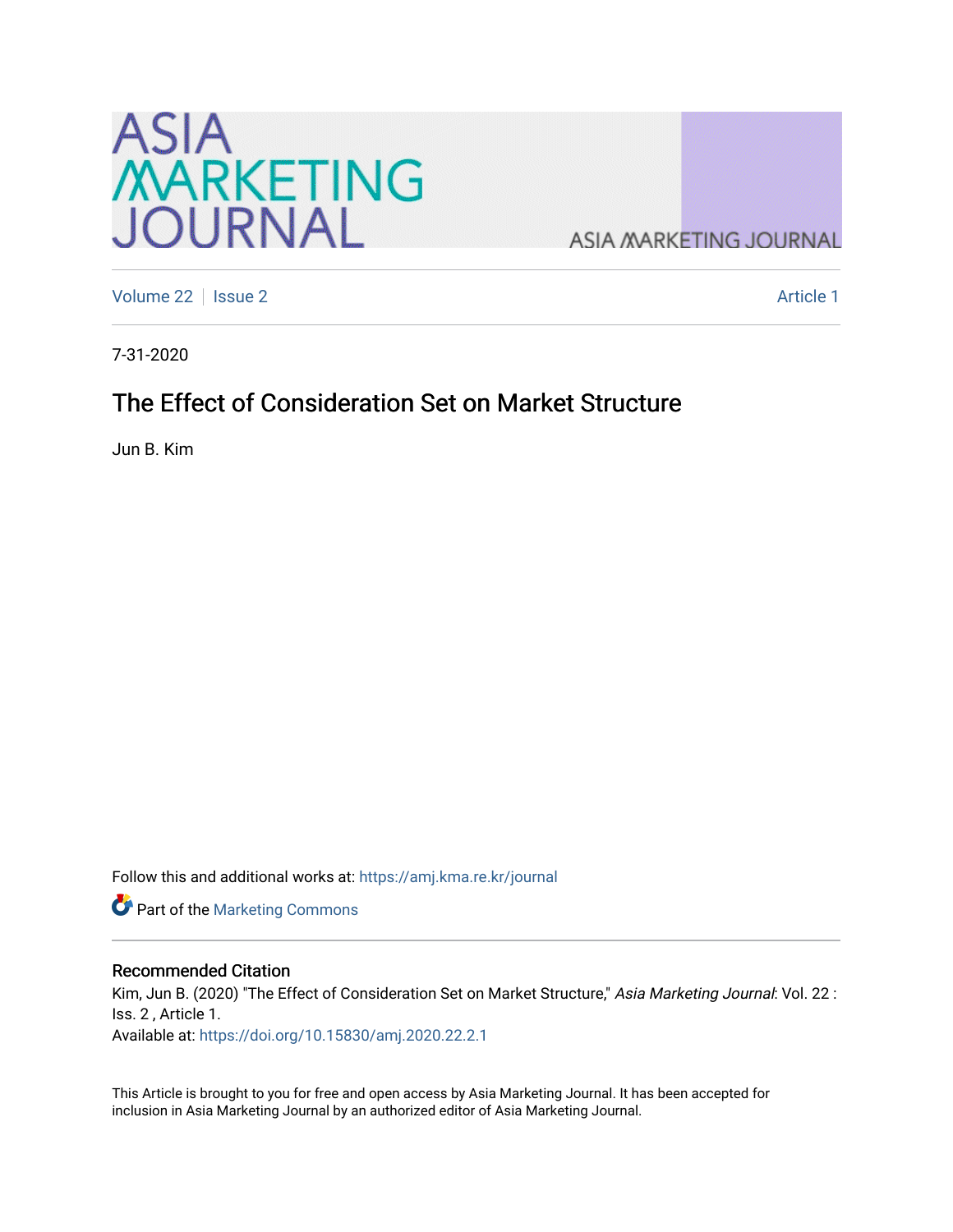# The Effect of Consideration Set on Market Structure\*

Jun B. Kim\*\*

We estimate a choice-based aggregate demand model accounting for consumers' consideration sets, and study its implications on market structure. In contrast to past research, we model and estimate consumer demand using aggregate-level consumer browsing data in addition to aggregatelevel choice data. The use of consumer browsing data allows us to study consumer demand in a realistic setting in which consumers choose from a subset of products. We calibrate the proposed model on both data sets, avoid biases in parameter estimates, and compute the price elasticity measures. As an empirical application, we estimate consumer demand in the camcorder category and study its implications on market structure. The proposed model predicts a limited consumer price response and offers a more discriminating competitive landscape from the one assuming universal consideration set.

Keywords: choice model, demand model, consideration set, limited competition

## Ⅰ. Introduction

The choice-based aggregate demand model, a class of demand models by Berry et al. (1995), has been a popular workhorse for many economic analysis and marketing applications (Knittel et al. 2014). In the choice-based aggregate demand model, researchers typically have access to aggregate-level choice data such as sales or market shares. Nonetheless, it takes a bottom-up approach. That is, they first develop an individual-level, random coefficient discrete choice model, and compute individual choice probabilities. Then, they aggregate the choice probabilities across consumers and predict market-level outcomes, which will be used during the estimation. One attractive feature of the choice-based aggregate demand model, compared to the regression-based linear model,

<sup>\*</sup> This study was supported by the Institute of Management Research at Seoul National University.

<sup>\*\*</sup> Associate Professor at Seoul National University (junbkim@snu.ac.kr)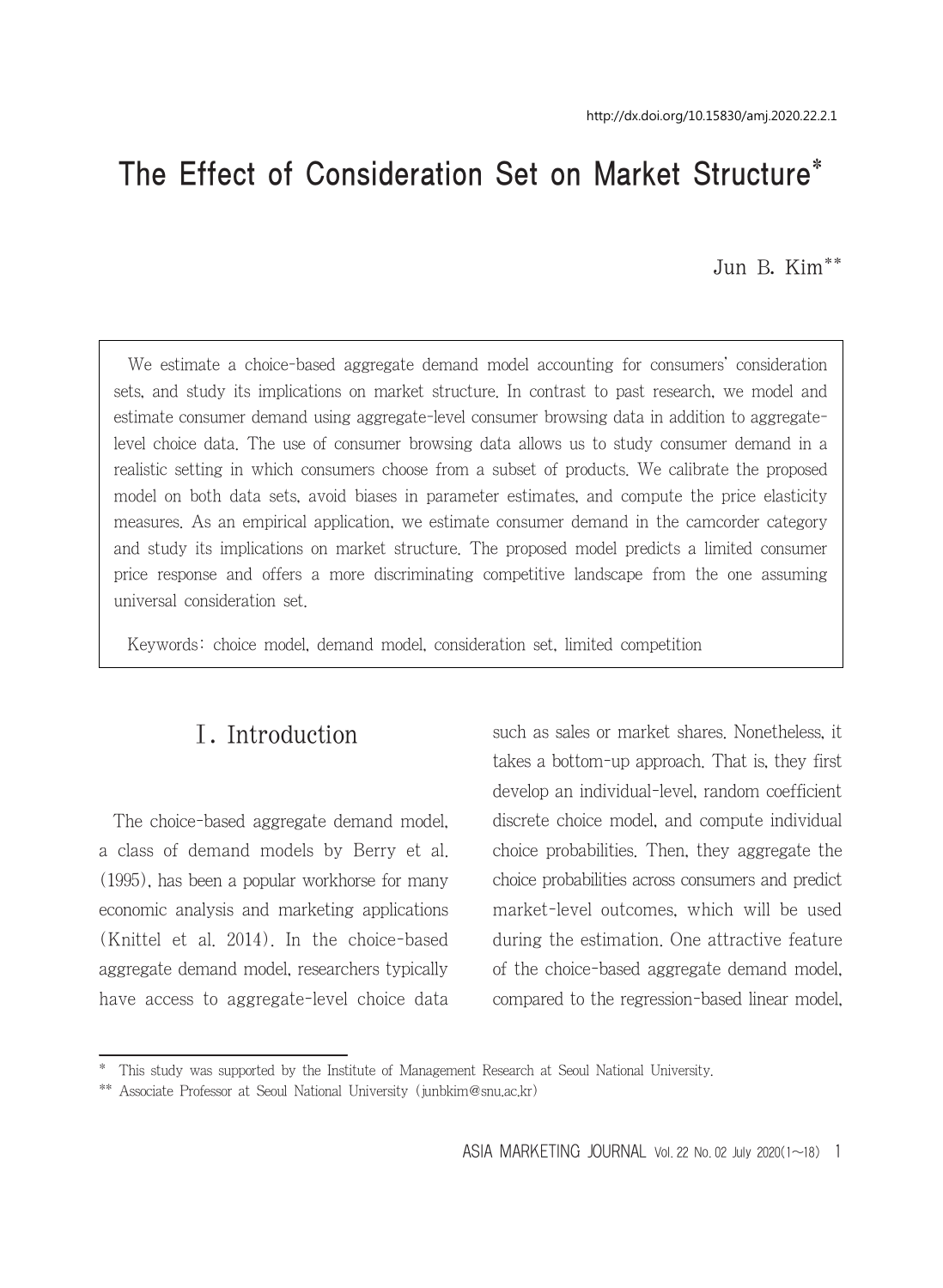is the model parsimony (Nevo 2000). That is, the number of parameters to estimate in the choice-based aggregate demand model is usually far smaller than that in linear models, especially when the number of alternatives in the analysis is high. For instance, if one were to estimate the full cross-price elasticity matrix with J number of alternatives in linear models, the number of required parameters is in the order of  $J^2$ . The estimation of a very large number of parameters will be very demanding on data, and in some cases it may be impractical.

One common assumption in a vast majority of the choice-based aggregate demand models is that consumers choose from the universe of all available products in the market. However, such an assumption may be less tenable in many empirical settings, especially in the context of differentiated product categories. In Berry et al. (1995), there are more than 100 different nameplates in the automobile market. In our empirical setting, there are over 130 different camcorder models. In both settings, consumers are unlikely to be familiar with and to consider all the products in the market before choice. As such, marketing academics have strongly supported the notion that consumers do not choose from the universal set of products but from a limited set of products.<sup>1)</sup> That is, consumers' imperfect and limited information about products and their limited ability to acquire and process the lacking information will affect their decision-making process during choice (Shocker et al. 1991). Despite its intuitive appeal, the modeling of consumer consideration set into empirical research has been challenging due to data limitation: researchers typically do not directly observe consumers' consideration sets. Exceptions in the context of choice-based aggregate demand model are recent research by Bruno et al. (2008) and Goeree (2008), who used product availability and firm-specific advertising variance, respectively, as the source of heterogeneous consideration sets across consumers.

The main contribution of this paper is as follows: we use an additional data set, explicitly incorporate consideration sets into the choicebased aggregate demand model, and study its implications on our understanding of the market structure. Our key premise is that while sales outcome data are informative of consumers' choices, aggregate-level browsing data are informative of consumers' consideration sets. Combined together, they will allow us to better estimate consumer demand and, more importantly, will lead to a better inference on the market competition. By doing so, we demonstrate the importance of modeling consideration sets and add to the growing literature on aggregate

<sup>1)</sup> In the rest of the paper, we use the words "choice set" and "consideration set" interchangeably to refer to the limited set of products consumers choose from during choice.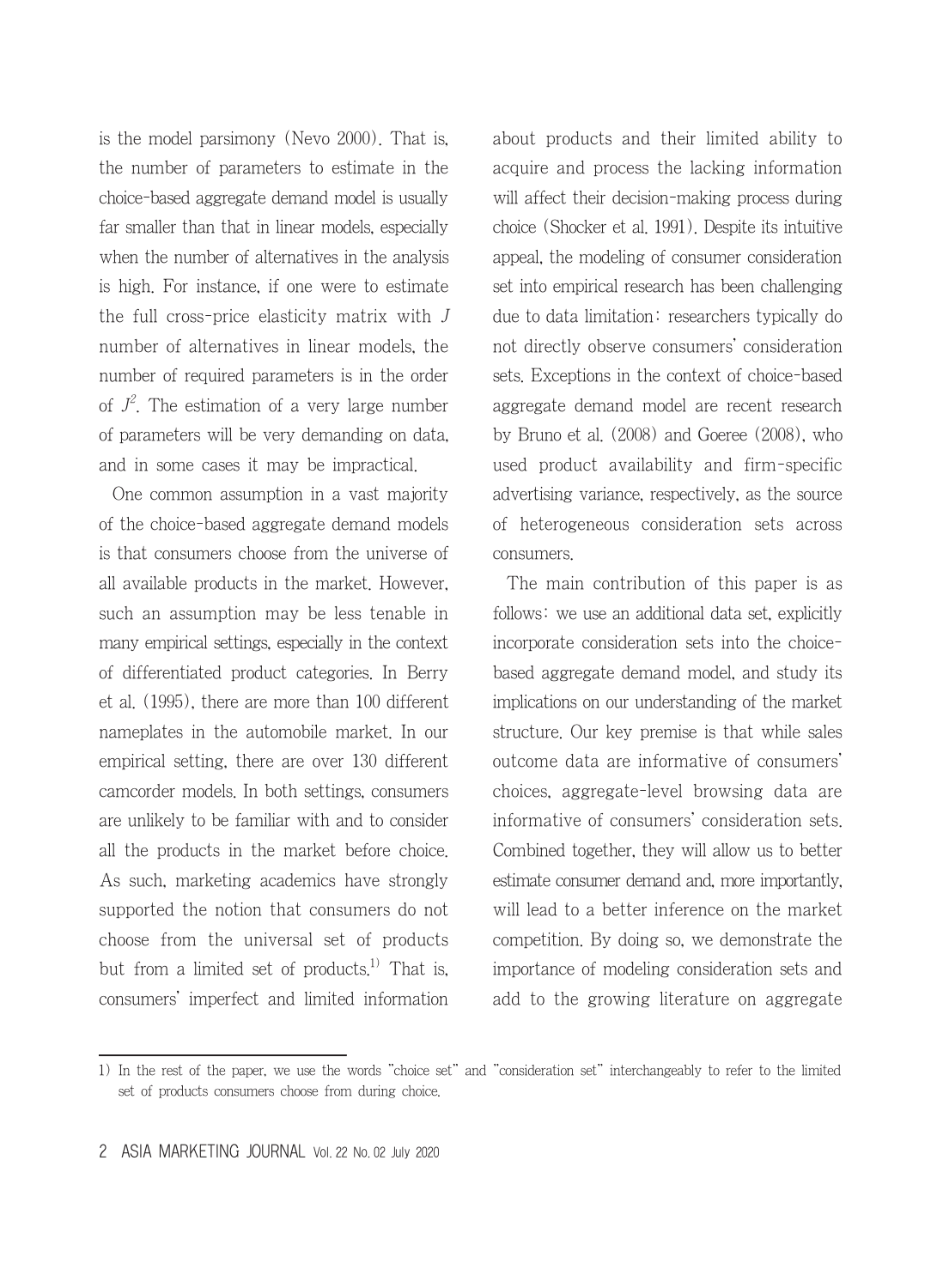demand models and consideration sets.

The rest of the paper is organized as follows. In the next section, we review the related literature followed by a section on data. We then present our empirical model, estimation, and the results. In the application section of the paper, we investigate the impact of consideration sets on the market structure. Then, the paper concludes.

## Ⅱ. Related Literature

In this section, we review the past marketing literature in behavioral and empirical research associated with the consideration set. Marketing academics earlier noticed the importance of consideration on consumer purchase (e.g., Alba 1991; Roberts and Lattin 1991). In doing so, behavioral researchers paid attention to the mechanisms behind the consideration set formation. For instance, Chakravarti and Janiszewski (2003) reported that consumers adopted various screening criteria and processes when forming consideration sets. Tversky and Sattath (1979) reported that consumers gather product information either from internal sources such as memory or from external sources such as the consumer environment. Consumers compare this information to cutoffs and include the alternatives that meet these cutoffs. Further research focused on the decision rules consumers adopt during the choice process (e.g., Bettman 1979) and on the determinants of the consideration set formation (Payne 1976; Bettman and Park 1980).

Modeling researchers also accepted the importance of incorporating consideration sets into empirical models. To begin with, from a statistical perspective, explicit modeling of consideration set allows researchers to recover unbiased parameters with higher efficiency in choice models (Horowitz and Louviere 1995). Nonetheless, the incorporation of consideration sets in empirical models was challenging due to the data limitation: analysts usually do not observe consumers' consideration sets during their choice process. As such, earlier research operationalized consideration sets from the past choices of consumers: consideration set was calibrated using consumers' choices in the past. Under such an operationalization, Siddarth et al. (1995) reported that firms' promotions could help expand consideration sets, which will in turn affect consumers' choice. Adopting a similar operationalization, Bronnenberg et al. (1996) found that product competition is limited or localized once consideration sets were fully accounted for. From a statistical perspective, Chiang et al. (1998) offered a comprehensive study that illustrates the effects of heterogeneous consideration sets on numerous statistical and substantive areas. A separate stream of research adopted cost-benefit analysis in modeling consideration set in the context of choice model.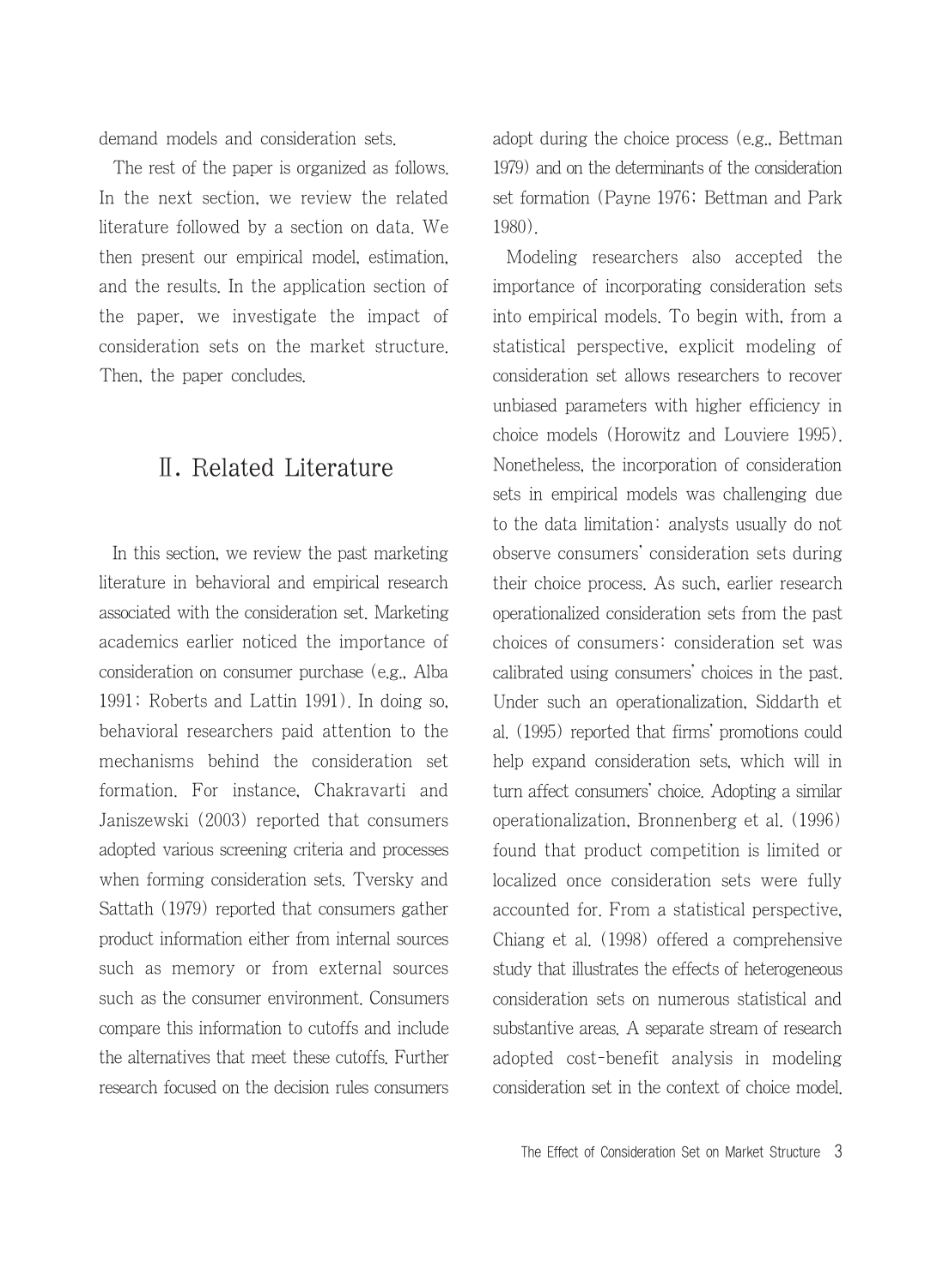For instance, Shugan (1980) focused on the cost side of product evaluation while Roberts and Lattin (1992) applied a cost-benefit framework to study consumers' consideration and choice decisions in consumer packaged goods category. The recent availability of individuallevel clickstream data facilitates researchers to include consideration sets into choice models in an online setting (e.g.,Moe 2006).

So far, we focused our discussion on consideration set models that are calibrated on individual-level data. However, most relevant to our work are Bruno et al. (2008) and Goeree (2008), who modeled consideration sets in choicebased aggregate demand models. Before their work, the vast majority of research in aggregate demand models assumed universal choice set for consumers (e.g., Berry et al. 1995; Nevo 2001; Petrin 2002). However, Bruno et al. (2008) modeled limited product distribution as the source of consideration sets across consumers. Goeree (2008) modeled advertising spending variance across PC manufacturers as the source of heterogeneous awareness sets. In contrast, we directly observe consumers' aggregate-level product browsing behaviors in our empirical data, which we believe is more informative of consumers' consideration sets. They will allow us to estimate consumer demand and study market competition in a more realistic setting. In the next section, we discuss our empirical setting and data in detail.

### Ⅲ. Data

For our empirical analysis, we use public data sets available at Amazon.com. Our empirical setting is similar to that in Kim (2019), who used Amazon.com's longitudinal sales rank and product characteristics data in estimating consumer demand in the camcorder category. In addition to sales rank and product characteristics data, however, we use additional data - aggregate-level consumer browsing data - in our model development and estimation. Consumer browsing data plays a key role in our model and facilitates the incorporation of consideration sets into the demand model. Our key premise is that the products online consumers browsed are correlated with the products in their consideration sets in the model. In the remaining section of this paper, we provide a brief overview of the public data set available at Amazon.com. We then move our discussion to view-list data, the additional data source, we use in our empirical model and analysis.

Amazon.com publishes aggregate-level data that summarize product browsing and purchase behaviors of its customers. The following is a short description of the data. First, the SKUlevel sales rank data are available in a vast number of product categories. Although the sales rank data are ordinal and hence is limited compared to continuous data such as sales data or market shares, they are informative of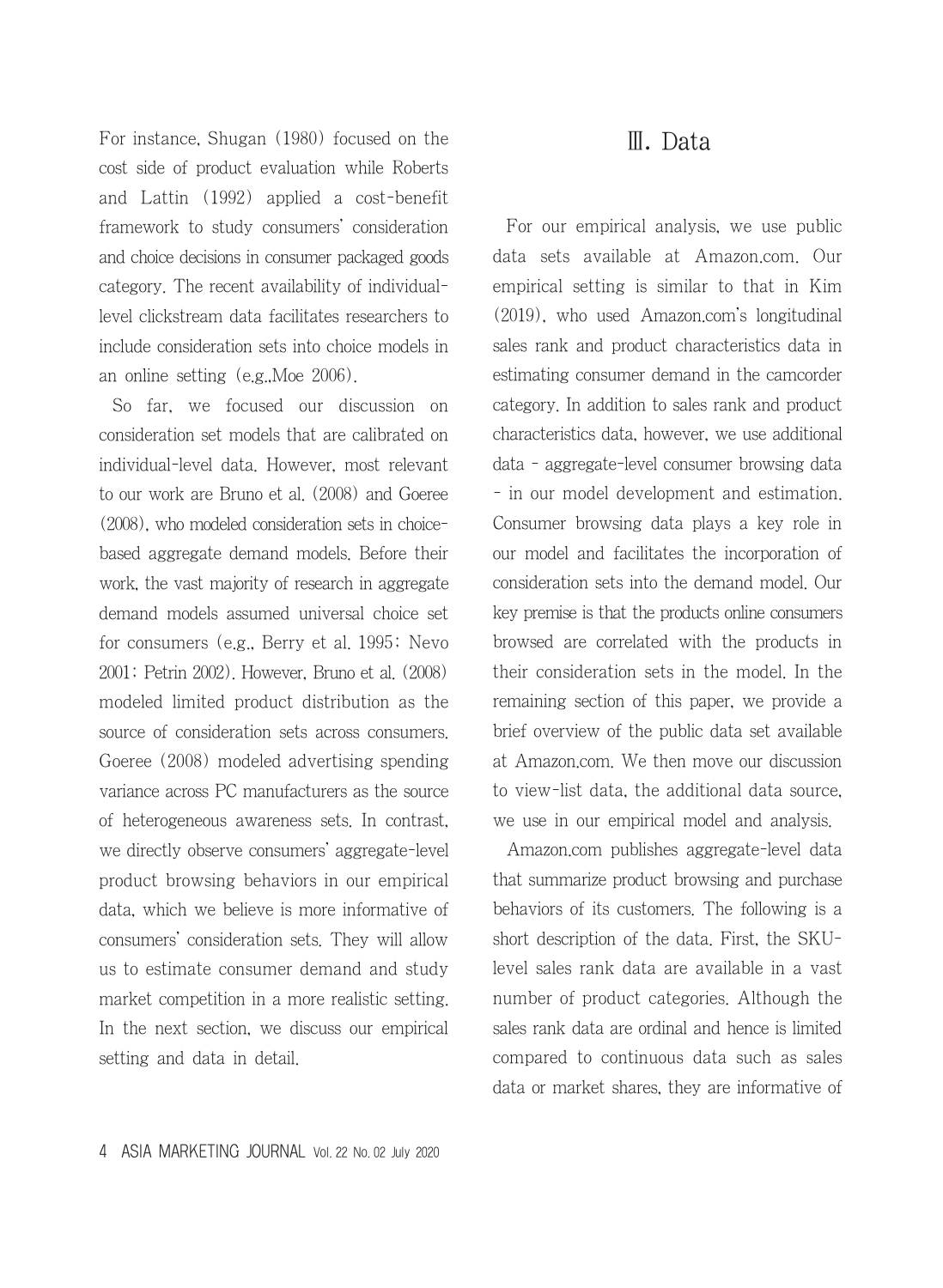aggregate-level consumer choices. In addition, detailed product characteristics data are available at Amazon.com. These data, free to acquire, are published and updated on a regular basis. For our empirical analysis, we use data in the camcorder category with  $J=131$ , starting from the middle of 2006 for about 11 months. Please refer to Table 1 for the summary statistics of products in our empirical analysis. Next, we discuss the aggregate-level consumer browsing data that are also available at Amazon.com.

Amazon.com provides a list of products consumers browsed together with a focal product. That is, if a number of consumers browsed products A and B together, either A will appear on B's list and/or vice versa. We call this data set view-list data. As a concrete example, consider a case in which more consumers jointly browse products A and B together than products A and C. In the view-list for A, product B is more likely to appear on A's view-list than product C appears on A's viewlist. Figure 1 is a screenshot of the view-list for a camcorder from Panasonic SDR-S100. As a summary of view-list data, an average product has about 24.4 products on its view-list with a standard deviation of 10.0 across products and time. The key premise in our approach is that the view-list data are informative of products' browsing popularities conditional on a focal product. Further, they are informative of consumers' consideration set formation and can be used to approximate consumers' consideration sets in our model. Note that the time duration in our longitudinal data is shorter than that in Kim (2019): there are some periods during which we do not observe consumers' browsing behaviors due to technical issues during the data collection period. We exclude such periods in our empirical analysis.

| (Table 1) Summary statistics of products in the empirical analysis. Mean and standard deviations for |  |  |  |  |  |  |  |
|------------------------------------------------------------------------------------------------------|--|--|--|--|--|--|--|
| continuous variables are computed across products $(J=131)$ and periods $(T=41)$                     |  |  |  |  |  |  |  |

| <b>Product Characteristics</b> | Values                                                        |  |  |  |  |  |  |
|--------------------------------|---------------------------------------------------------------|--|--|--|--|--|--|
| Brand                          | Sony (40), Panasonic (30), Canon (23), JVC (26), Samsung (13) |  |  |  |  |  |  |
| Media Formats                  | MiniDV (57), DVD (38), HD (27), FM (10)                       |  |  |  |  |  |  |
| Form Factor                    | Compact (11), Conventional (121)                              |  |  |  |  |  |  |
| High Definition                | Yes $(12)$ , No $(120)$                                       |  |  |  |  |  |  |
| Number of Pixels               | 1.38M(1.00M)                                                  |  |  |  |  |  |  |
| Zoom                           | 19.10 (10.35)                                                 |  |  |  |  |  |  |
| Price                          | \$524 (\$264)                                                 |  |  |  |  |  |  |
| $Out-of-stock$                 | 0.001(0.03)                                                   |  |  |  |  |  |  |
| Number of reviews              | 9.29(10.22)                                                   |  |  |  |  |  |  |
| Average consumer ratings       | 3.07(1.56)                                                    |  |  |  |  |  |  |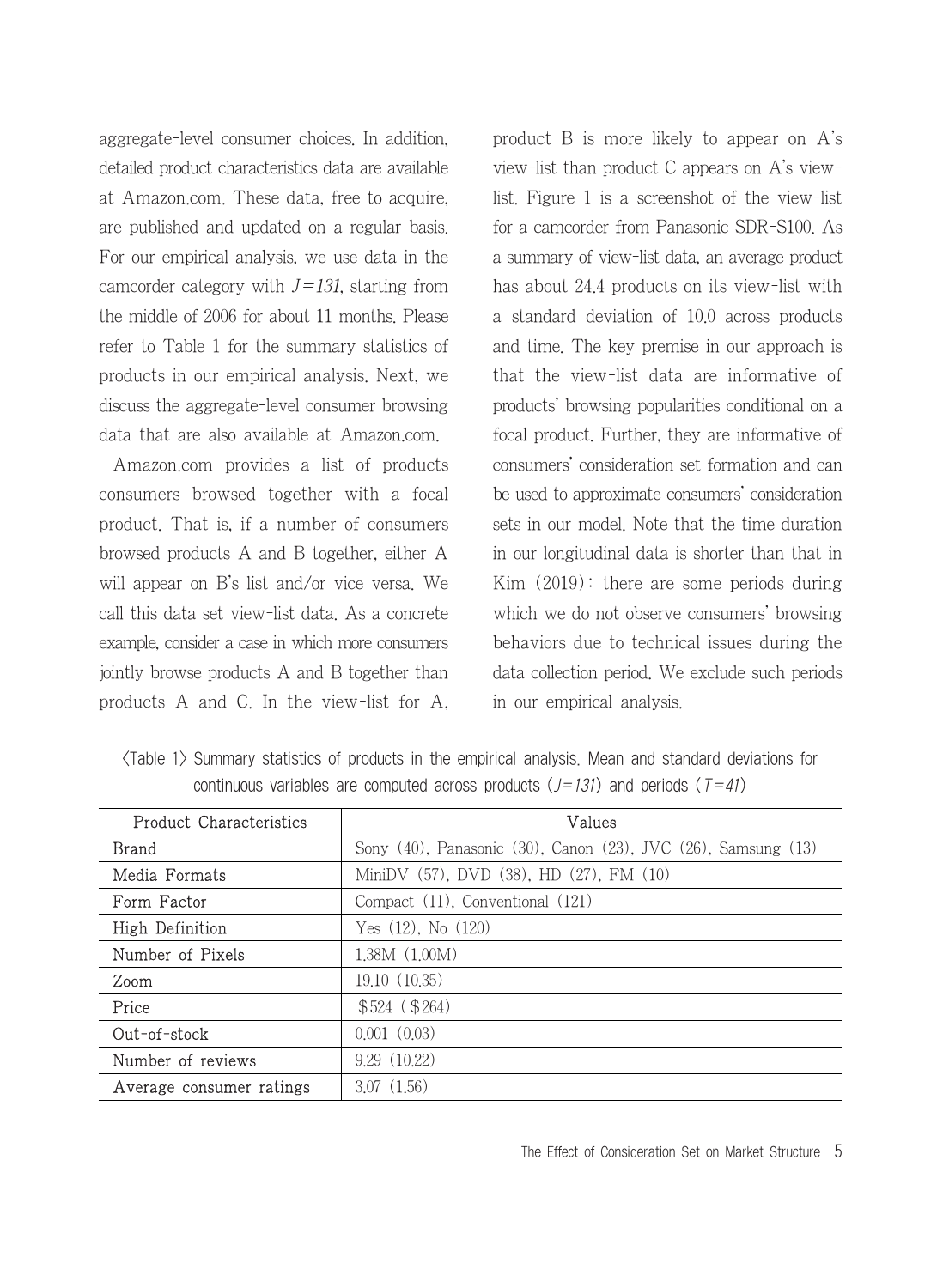Our modeling approach for consideration set requires the marginal distribution of products' browsing popularities. Intuitively, if product A is more popular than B among the consumers during the process, A is more likely to enter consumers' consideration sets than B. With such a marginal distribution on hand, we can simulate consumers' consideration sets during the estimation. However, the challenge with this approach is that while the view-list data are informative of conditional browsing popularities among the products, they do not offer products' marginal browsing popularities. Given such a challenge, our empirical strategy is to approximate the marginal browsing popularity distribution from the view-list data. We discuss our approach in detail in the estimation section of the paper.

## Ⅳ. MODEL

Our goal in this paper is to introduce consideration sets into the choice-based aggregate demand model. By doing so, we aim to relax the assumption of the universal product set commonly adopted in past research. Our utility framework

<Figure 1> An example of a view-list which shows the set of products co-browsed with the focal product of Panasonic SDR-S100



6 ASIA MARKETING JOURNAL Vol. 22 No. 02 July 2020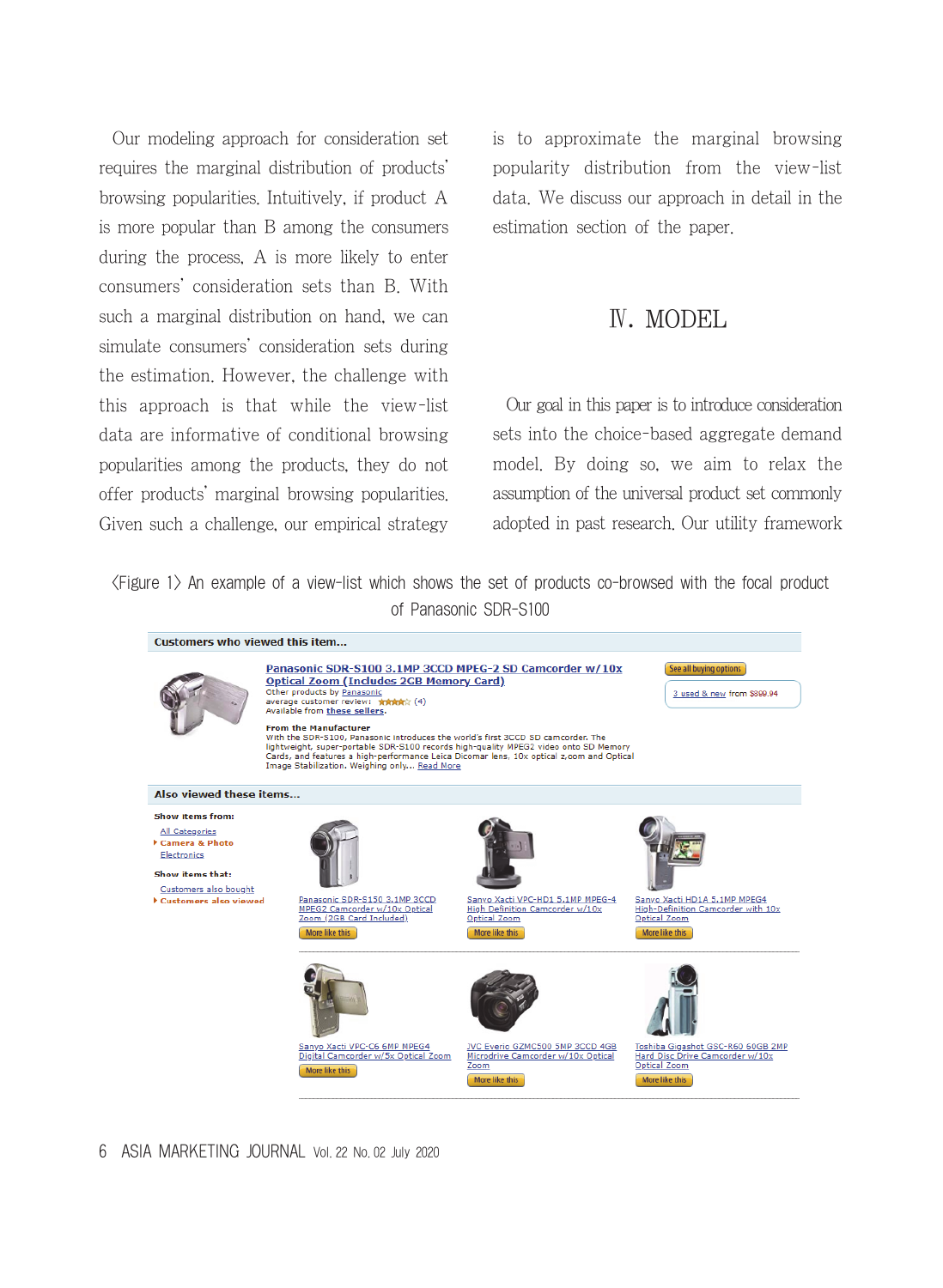in this section is a standard one found in choice-based aggregate demand models. Due to the similarities in empirical settings, the first part of this section broadly follows Kim (2019), who used sales rank as dependent variables in demand model estimation. In the second part of the section, we discuss our approach to modeling heterogeneous consumer consideration sets with view-list data.

Utility for consumer  $i (=1, \dots, I)$  for product j  $(=1, \cdots, J_t)$  at week  $t$   $(=1, \cdots, T)$  is represented as,

$$
u_{ijt} = [Z_j; X_{jt}]' \cdot \beta_i - p_{jt} \cdot \alpha_i + \xi_j + e_{ijt},
$$

$$
\tag{1}
$$

where  $Z_i$  is a vector of time-invariant product characteristics (e.g., brands),  $X_{it}$  is a vector of  $j$ 's time-varying product characteristics at t (e.g., consumer reviews), and  $p_{\mu}$  is j's price at t.  $\beta_i$  is a vector of consumer-specific sensitivities for product characteristics, and  $\alpha_i$ is *i*'s price sensitivity.  $\xi_i$  is unobservable product characteristics, a structural error term that is observed by consumers but not by analysts during the time of consumers' choice.<sup>2)</sup> The last term of  $e_{ijt}$  represents idiosyncratic consumer taste and is an i.i.d. GEV type I random error term across  $i$ ,  $j$ , and  $t$ . Following the approach in choice-based aggregate demand models (e.g., Berry et al. 1995), we assume a normal distribution for heterogeneous consumer tastes,

$$
\beta_i \sim \mathcal{N}(b, \Sigma_b), \tag{2-1}
$$

where b is a vector and  $\Sigma_b$  is a diagonal matrix. We assume a log normal distribution for the price coefficient,

$$
\log(\alpha_i) \sim \mathcal{N}(\alpha, \sigma_\alpha^2). \tag{2-2}
$$

In our utility specification, one expects  $\xi_{jt}$ with subscripts of j and t and not  $\xi_i$  as in Equation (1). However, the sales rank data as our dependent variables do not allow us to fully estimate  $\xi_{it}$ . Therefore, we follow Kim (2019), decompose  $\xi_{jt} = \xi_j + \xi_t + \Delta \xi_{jt}$ , and estimate  $\xi_i$  only. The intuition behind this approach is as follows. First, among the decomposed terms, the estimation of  $\Delta \xi_{it}$ still requires continuous dependent variables in contraction mapping (Berry et al. 1995). However, our sales rank data are discrete. Next, our sales rank data do not allow us to estimate  $\xi_t$ . Although the sales rank data are informative of relative sales popularities across products within the same time window, they are not informative of their popularities across time windows. For instance, top-ranked product in each time period will have higher sales quantity compared to any other products within

<sup>2)</sup> We discuss this term further in the next paragraph.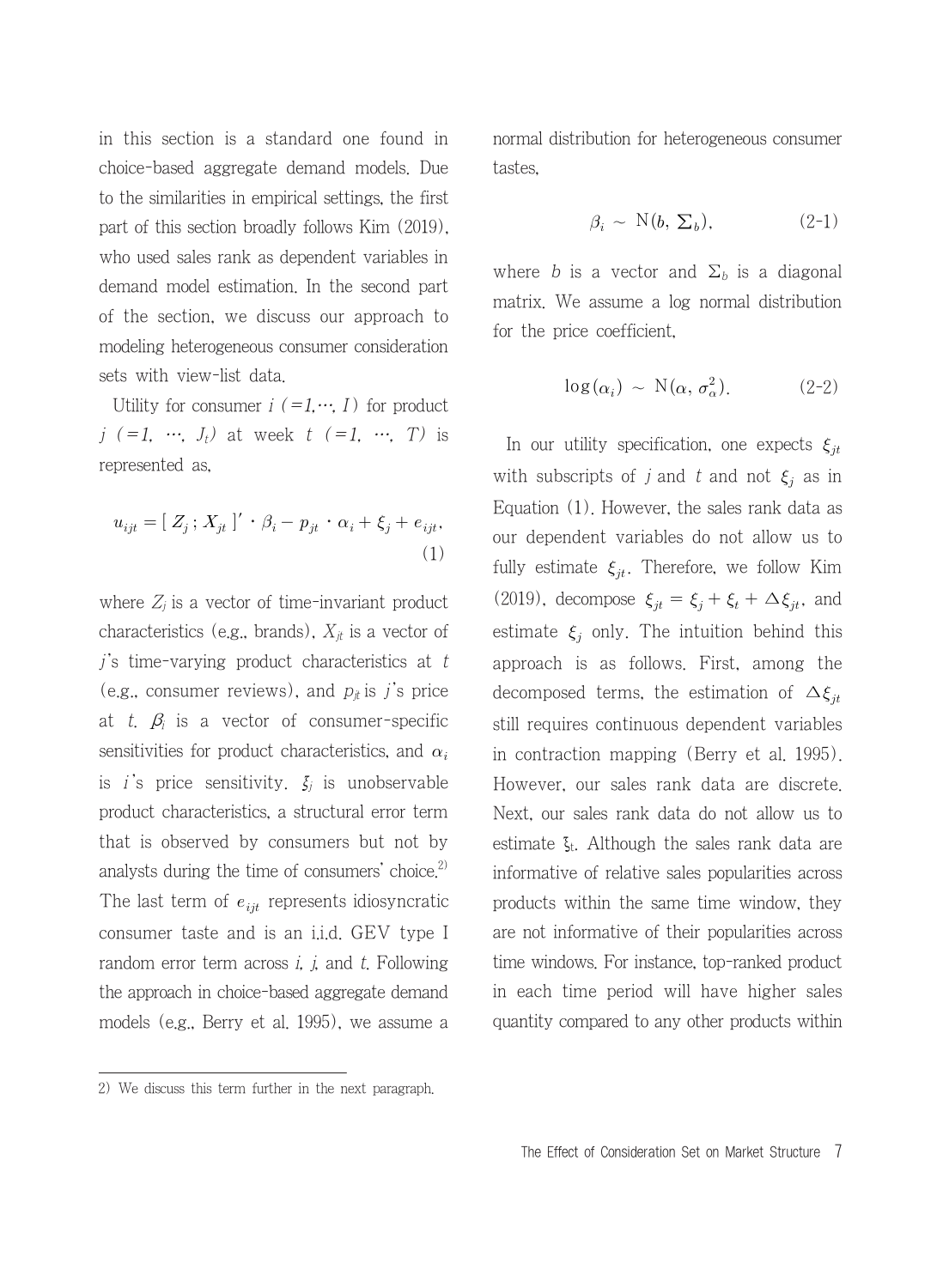the same period. However, sales rank data are not informative of relative popularities among the products across time. For a detailed discussion on this topic, please refer Kim (2019). Conditional on data and model parameters, we can express  $i$ 's choice probability for  $i$  at  $t$  as,

$$
p_{ijt}(\mathbf{Z}, \mathbf{X}, \theta_i, \boldsymbol{\xi}) = \frac{\exp\left(\left[z_j; x_{jt}\right]'\cdot \beta_i - p_{jt'}\alpha_i + \xi_j\right)}{\sum_{k=1}^J \exp\left(\left[z_k; x_{kt}\right]'\cdot \beta_i - p_{kt'}\alpha_i + \xi_k\right)}.
$$
\n(3)

Now, we must add the element of consideration set to the choice probability. Let  $\alpha_{it}$  be a vector of consideration set membership of products for consumer  $i$  at  $t$ .

$$
\mathbf{a}_{it} = \{a_{i1t}, ..., a_{ijt}, ..., a_{iJ_t}\},\tag{4}
$$

where each element of  $a_{ijt} \in \{0, 1\}$  is a binary variable that is equal to 1 if  $j$  enters  $i$ 's consideration set at t, and 0 otherwise. The choice probability conditional on membership vector  $\alpha_{it}$  is (e.g., Bruno et al. 2008),

$$
p_{ijt}(\mathbf{Z}, \mathbf{X}, \theta_i, \xi | \mathbf{a}_{it}) = \frac{a_{ijt} \exp\left(\left[z_j; x_{jt}\right]' \cdot \beta_i - p_{jt} \cdot \alpha_i + \xi_j\right)}{\sum_{k=1}^l a_{ikt} \cdot \exp(\left[z_k; x_{kt}\right]' \cdot \beta_i - p_{kt} \cdot \alpha_i + \xi_k)} \cdot (5)
$$

To compute the marginal choice probability, we need to sum Equation (5) across all possible vectors of  $\alpha_{it}$ ,

$$
p_{ijt}(\mathbf{Z}, \mathbf{X}, \theta_i, \boldsymbol{\xi}) = \sum_{a_{it}} p_{ijt}(\mathbf{Z}, \mathbf{X}, \theta_i, \boldsymbol{\xi} | a_{it}) \cdot \pi(a_{it}).
$$
\n(6)

Finally, we can compute  $j$ 's sales once we integrate Equation (6) over the distribution of consumers characterized by the parameter set of  $\Theta = \{b, \Sigma_b, \alpha, \sigma_{\alpha}^2\},\$ 

$$
s_{jt} = \int p_{ijt}(\mathbf{Z}, \mathbf{X}, \theta_i, \boldsymbol{\xi}) \cdot f(\theta_i | \theta) d\theta
$$
  
= 
$$
\int \sum_{a_{it}} p_{ijt}(\mathbf{Z}, \mathbf{X}, \theta_i, \boldsymbol{\xi} | a_{it}) \cdot \pi(a_{it}) \cdot f(\theta_i | \theta) \cdot d\theta
$$
  
(7)

For our empirical estimation, we implement an analog version of Equation (7) with a draw of  $I=1,000$  consumers from the joint distribution defined by  $\Theta$ . We now present our estimation strategy and the result in the next section.

### Ⅴ. Estimation and Result

Given the empirical similarity, we broadly adopt the estimation approach in Kim (2019) but with a major additional component: we incorporate consideration sets into the model and estimation. Accordingly, it requires additional steps in the estimation. In this section, we first discuss our approach for the consideration set, followed by a discussion on the main model estimation.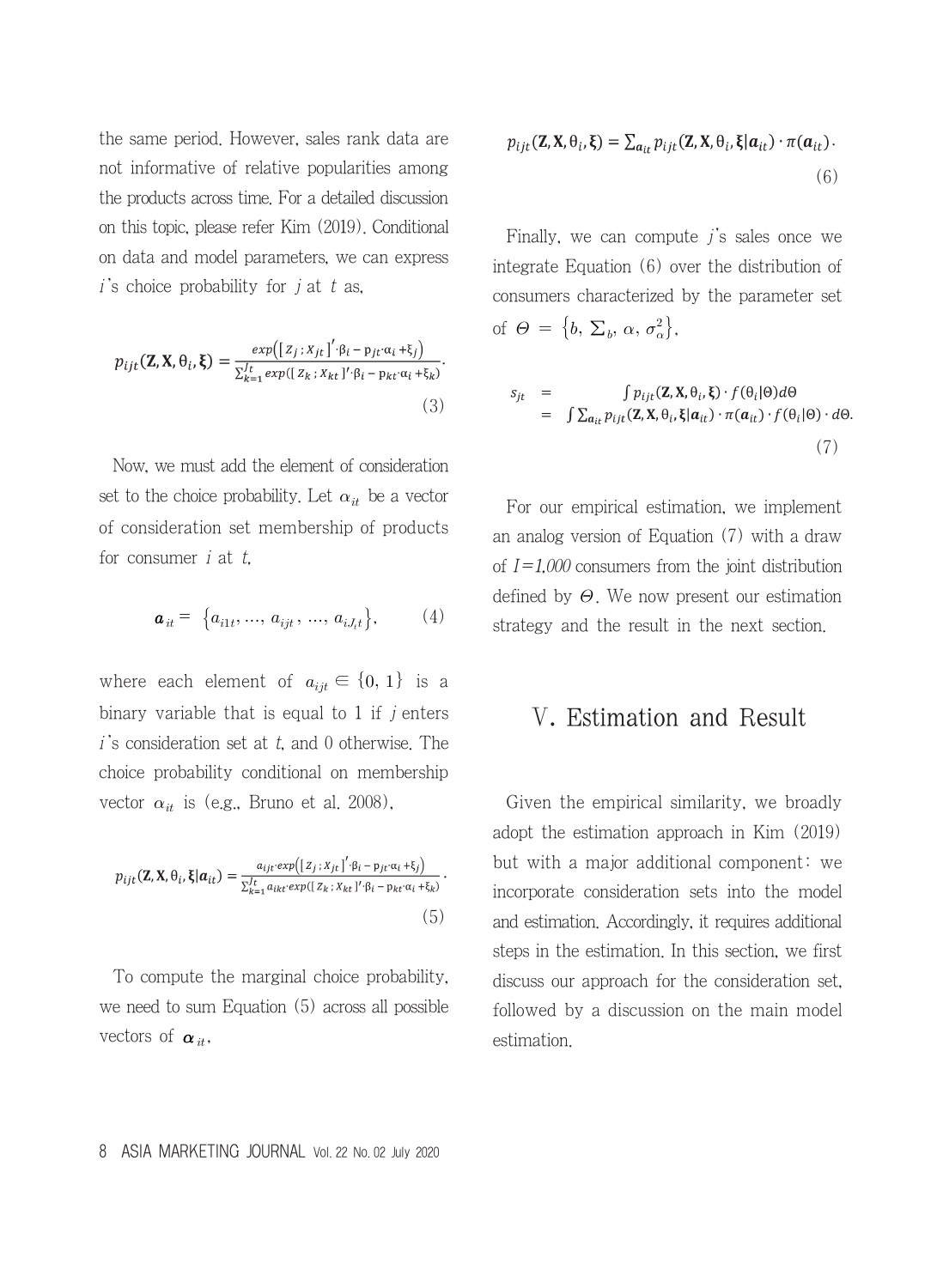#### 5.1 Consideration Set

To incorporate consideration sets in the choice model, we need to estimate the marginal distribution of the consideration set membership vector of  $\pi(\mathbf{a}_{it})$  at t defined by Equation (4). However, since we do not have the data that are directly informative of the marginal browsing popularities, we approximate them from the view-list data. First, following the earlier research by Bruno et al. (2008) and Goeree (2008), we assume independence among the products in the consideration set formation. That is, we model that the probability of one product entering the consideration set is independent across products and time. More formally,

$$
\pi(\boldsymbol{a}_{it}) = \pi(a_{i1t},...,a_{ijt},...,a_{iJ_{t}t}) = \prod_{k=1}^{J_{t}} \Pr(a_{ikt}).
$$
\n(8)

Note that the view-list data provide some degree of information about the dependencies among the products' browsing popularities. However, the view-list data do not quantify how frequently a product is browsed together with other products and without such information, it is not clear how we can transform the strength of relationship implied in the view-list data into a marginal one and preserve the dependencies among the products. Therefore, we take a pragmatic approach: we assume independence among the products and approximate the

marginal browsing popularity of  $j$  by aggregating its appearance frequencies across view-lists of other products. Therefore, in our approach, we depend on the variance across the view-lists to quantify the browsing popularities across the products. Product  $i$  will be more popular during the browsing process if  $j$  appears more frequently on the view-lists of other products,  $k \neq j$ . For instance, if product j appears on the view-lists of  $N$  different products while  $k$  appears on the view-lists of  $M$  different products in which  $N \geq M$ , we interpret that  $j$  is more popular than  $k$  during consumers' browsing process. Accordingly, we assign a higher membership probability to  $j$  in the consideration sets. Formally, we approximate the marginal browsing probability for *j*,  $\nu_{jt}$ , from the set of view-lists as,

$$
v_{jt} = \Pr(a_{ijt} = 1 | \{VL_{kt}\}) = \frac{\sum_{k=1}^{Jt} I(j \in VL_{kt})}{J_t},
$$
\n(9)

where  $k (= 1, ..., J_t, k \neq j)$  indexes product,  $VL_{kt}$  is the view-list of k at t, and I  $(j \in VL_{kt})$  is an indicator variable that is equal to 1 if *j* appears on  $VL_{kt}$ . For instance, if j appears on the view-lists on 40 products at t and  $J_t = 100$ , we set  $v_{it} = 0.4$ . This in turn means that  $j$ 's inclusion probability to consideration sets is 40%. Figure 2 shows the histogram of marginal browsing probabilities across products and time, directly simulated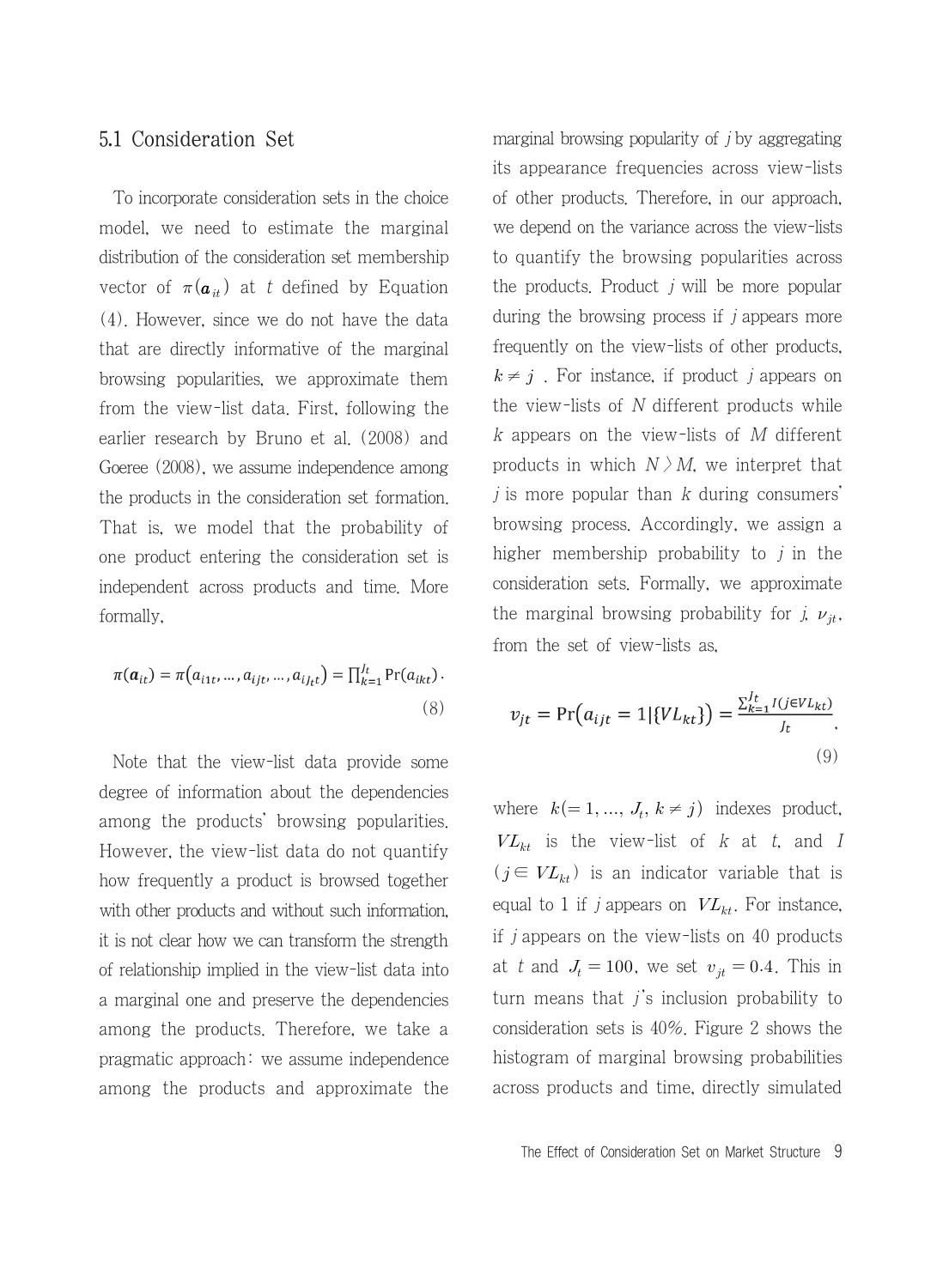

<Figure 2> Histogram of browsing probabilities approximated from the view-list data across products and time

from Equation (9). Using our marginal distribution, we compute that an average product appears on 30% of other products' view-lists with a standard deviation of 23%. Therefore, an average product appears on other products' view-lists in a limited way with a large variance. We interpret this large variance as a sizable difference across browsing popularities of products. The histogram constructed at  $t$  will serve as a sampling distribution for heterogeneous consideration sets in our estimation, which we discuss in the next subsection.

#### 5.2 Main Model Estimation

For the estimation of the main model, we closely follow the empirical approach in Kim (2019). The key difference is that we must introduce additional modeling component and impose consideration set in the model and estimation. To that end, we modify Equation (7) as,

$$
s_{jt} = \int \sum_{a_{it}} p_{ijt}(\mathbf{Z}, \mathbf{X}, \theta_i, \xi | a_{it}) \cdot \pi(a_{it}) \cdot f(\theta_i | \theta) d\theta
$$
  

$$
= \int \frac{1}{H} \sum_{\hat{a}_{it}} p_{ijt}(\mathbf{Z}, \mathbf{X}, \theta_i, \xi | \hat{a}_{it}) \cdot f(\theta_i | \theta) d\theta
$$
  
(10)

where  $\Theta = \left\{ b, \, \Sigma_b, \, \alpha, \, \sigma_\alpha^2 \right\}$  is the set of model parameters.<sup>3)</sup>  $\hat{a}_{it}$ , a vector of ones and zeros, is a realization drawn independently from a multidimensional Bernoulli distribution of,

$$
\hat{\bm{a}}_{it} \sim Bernoulli(\bm{v}_t, 1),
$$

<sup>3)</sup> An alternative approach to implement the consideration set may be to use the estimated value of  $v_{jt}$  in Equation (5) similar to Bronnenberg et al. (1996). However, following the recent papers, we adopt the conditional probability approach in model estimation.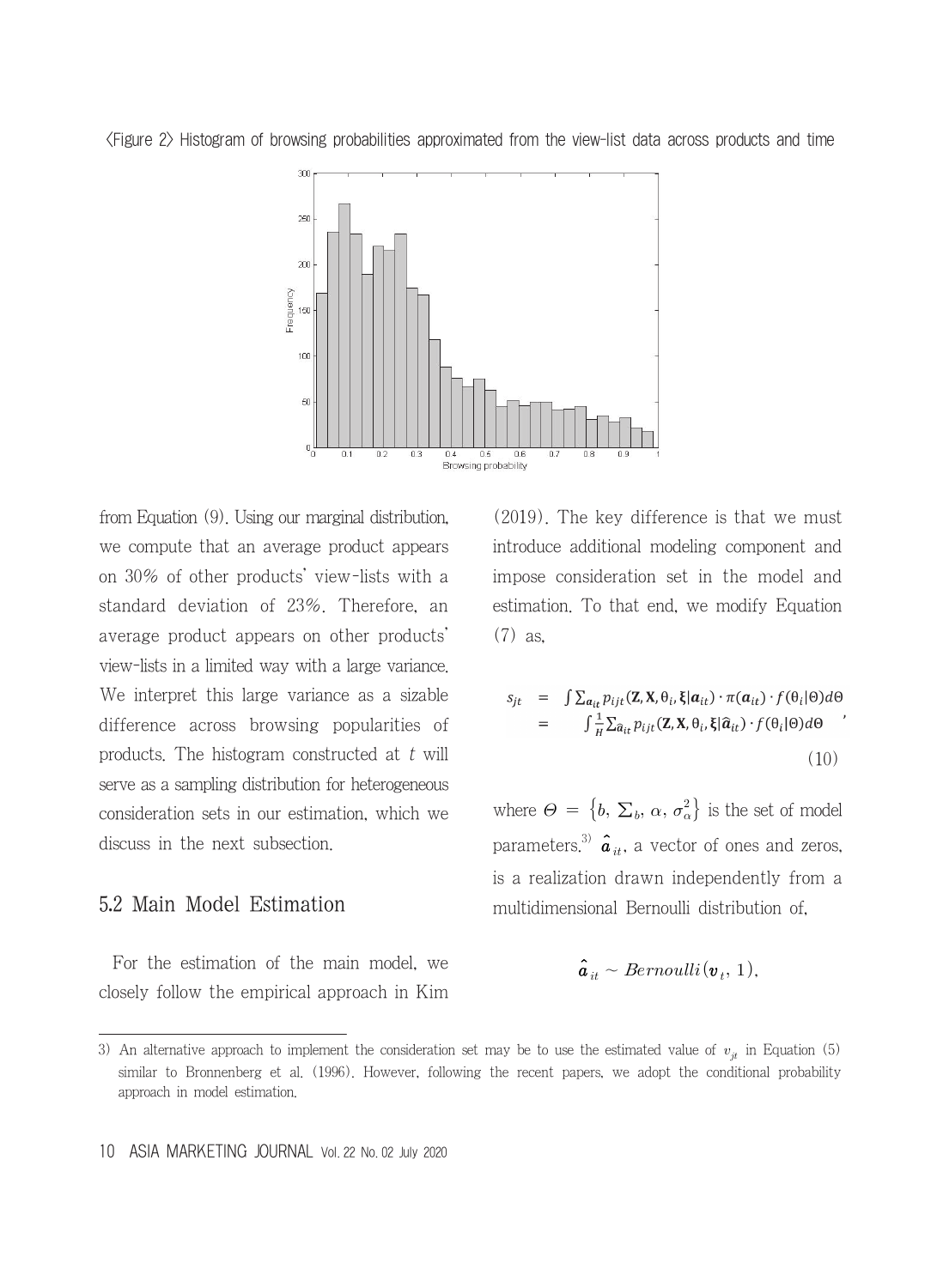where  $\mathbf{v}_t = (v_{1t}, ..., v_{jt}, ..., v_{J_t})$ . Each element of  $v_{jt}$  is defined in Equation (9), and H is the number of simulation draws for  $\hat{a}_{it}$ . Figure 3 shows the histogram of the set sizes simulated across consumers with  $J=64$  at  $t=1$ . At  $t=1$ , the average set size is 11, with a standard deviation of 2.93. Therefore, the use and approximation of the product browsing popularity from the view-list data allow us to impose product-specific restrictions on the consideration sets in our estimation. With every realized value of  $\hat{a}_{it}$ , we can compute the logit choice probability for a consumer.

The rest of the estimation approach is a typical one in choice-based aggregate demand models (e.g., Berry et al. 1995). That is, we locate a set of parameters that minimizes the

gap between the predicted and actual sales ranks. The detailed estimation steps in which we use the sales rank data as dependent variables are similar to Kim (2019). Therefore, in this subsection we just provide the core idea behind the estimation approach. First, note that we can predict the market share of product  $j$  from Equation (10) as,

$$
\hat{S}_{jt}(\mathbf{Z}, X; \Theta, \xi).
$$

Assume  $j$ 's sales rank is smaller than that of k at t in the data, $4$ )

$$
r_j \, < \, r_k \, .
$$

From the proposed model, we can predict the share difference between  $i$  and  $k$  as,





4) In other words, product  $j$  sold more than  $k$  at  $t$ .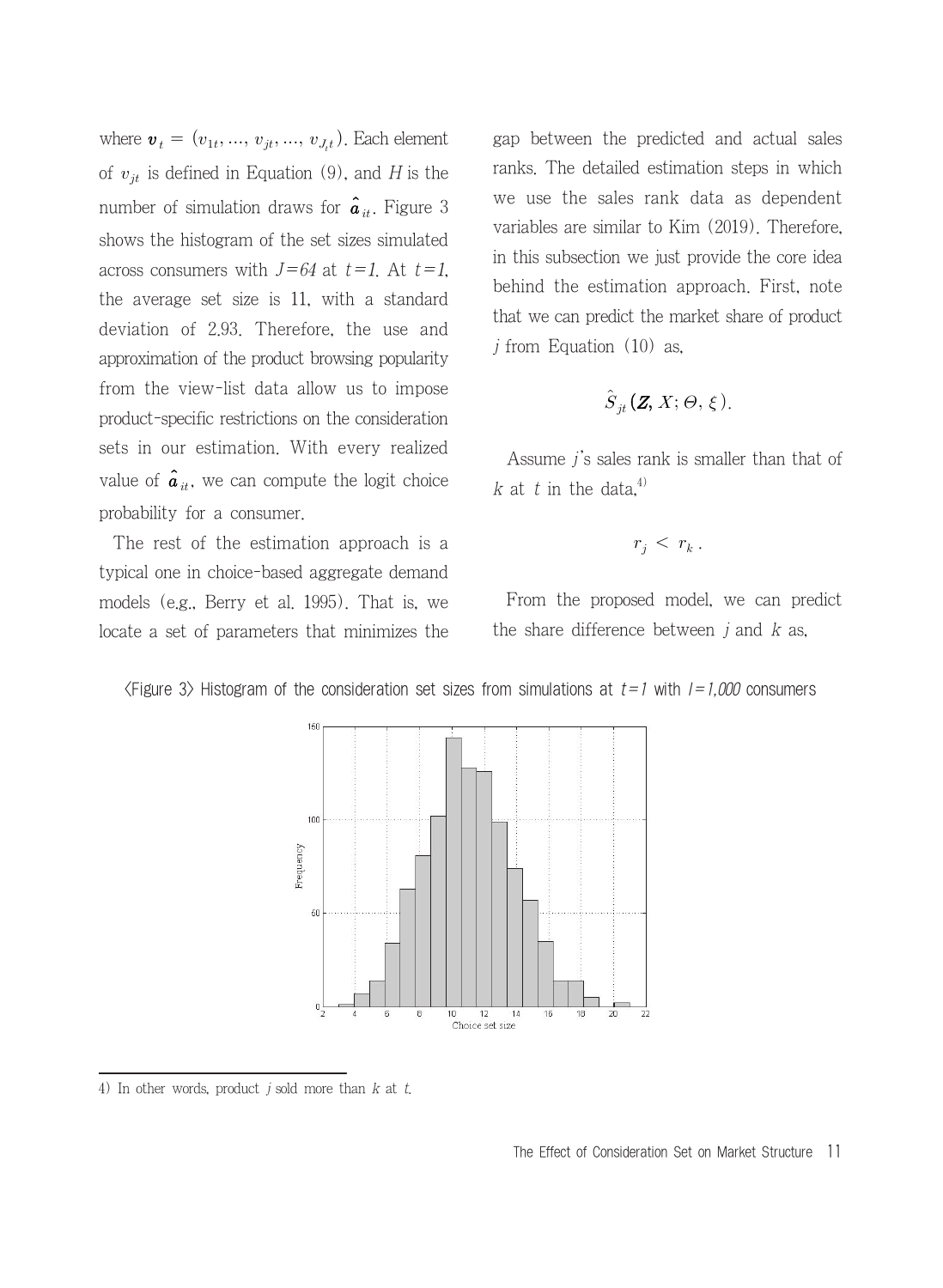$$
\hat{S}_{jt}(\mathbf{Z}, X; \Theta, \xi) - \hat{S}_{kt}(\mathbf{Z}, X; \Theta, \xi). \quad (11)
$$

Under some regulatory conditions, we can express the probability of observing the sales rank inequality of  $r_j \, \langle r_k \rangle$  in the data as,

$$
\Phi\left(\frac{\hat{S}_{jt}(\mathbf{Z}, \mathbf{X}; \Theta, \xi) - \hat{S}_{kt}(\mathbf{Z}, \mathbf{X}; \Theta, \xi)}{\sigma_{\epsilon}}\right),\
$$

where  $\Phi$  is CDF of standard normal distribution, and  $\sigma_{\epsilon}$  represents the accuracy of the sales rank relationship between  $i$  and  $k$ . Note that, as the share difference in Equation (10) increases, our chance to match the observed inequality of  $r_j < r_k$  also increases. Our likelihood function for MLE is,

$$
L = \prod_{t=1}^T \prod_{j=1}^{J_t} \prod_{k \neq j}^{J_t} \Phi\left(\frac{\hat{S}_{jt}(\mathbf{Z}, \mathbf{X}; \Theta, \boldsymbol{\xi}) - \hat{S}_{kt}(\mathbf{Z}, \mathbf{X}; \Theta, \boldsymbol{\xi})}{\sigma_{\epsilon}}\right).
$$

We maximize the above likelihood function during the estimation.

#### 5.3 Estimation Result

Table 2 shows the model parameter estimates. Among the estimated model parameters, the

|  |  |  |                                                                  |  |  | (Table 2) Estimated model parameters, For model parsimony, all brands share one heterogeneity parameter |  |
|--|--|--|------------------------------------------------------------------|--|--|---------------------------------------------------------------------------------------------------------|--|
|  |  |  | and all media formats also share another heterogeneity parameter |  |  |                                                                                                         |  |

| Variable                | Mean (s.e.)    | Heterogeneity (s.e.) |  |  |  |  |
|-------------------------|----------------|----------------------|--|--|--|--|
| Panasonic               | $-2.04(0.05)$  | 0.45(0.09)           |  |  |  |  |
| Canon                   | $-3.44(0.08)$  | 0.45(0.09)           |  |  |  |  |
| JVC                     | $-5.44(0.13)$  | 0.45(0.09)           |  |  |  |  |
| Samsung                 | $-3.16(0.09)$  | 0.45(0.09)           |  |  |  |  |
| <b>DVD</b>              | $-0.20(0.01)$  | 0.18(0.05)           |  |  |  |  |
| Flash Memory            | 4.96(0.10)     | 0.18(0.05)           |  |  |  |  |
| Hard Drive              | 0.13(0.01)     | 0.18(0.05)           |  |  |  |  |
| Compact                 | $-4.16(0.42)$  | 0.67(0.55)           |  |  |  |  |
| Hi-def                  | 1,83(0,32)     | 2,87(0,38)           |  |  |  |  |
| Zoom                    | 0.17(0.004)    | 0.00(0.001)          |  |  |  |  |
| Pixel (in MM)           | 1,56(0,03)     | 0.12(0.02)           |  |  |  |  |
| Χi                      | 0.75(0.02)     | <b>NA</b>            |  |  |  |  |
| log(Price in hundred)   | $-0.96(0.03)$  | 0.02(0.03)           |  |  |  |  |
| Average consumer rating | 0.10(0.004)    | 0.14(0.01)           |  |  |  |  |
| Number of reviews       | $-0.01(0.004)$ | 0.02(0.001)          |  |  |  |  |
| Out of stock            | $-2.17(0.07)$  | 0.80(0.36)           |  |  |  |  |
| Aggregation error       | $0.01(5e-5)$   |                      |  |  |  |  |
| Loglikelihood           | $-39,593$      |                      |  |  |  |  |

#### 12 ASIA MARKETING JOURNAL Vol. 22 No. 02 July 2020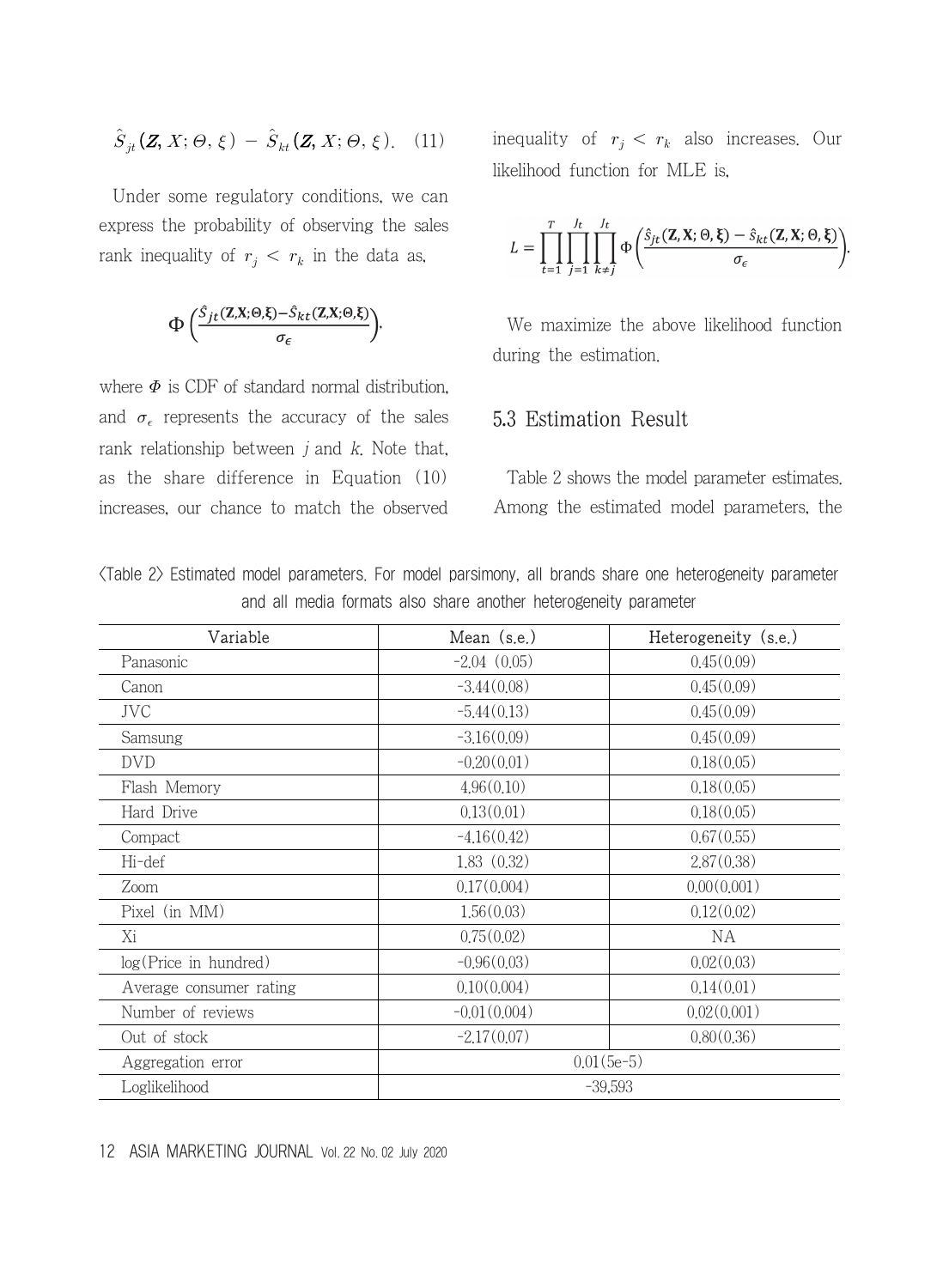mean coefficients of Sony among the brands, and of mini-DV among the storage types, are normalized to 0, respectively. Note that most of the estimated parameters make an intuitive sense. For instance, an average consumer prefers products with higher zoom and pixel numbers among the continuous product characteristics. In addition, consumers prefer high values for the unobservable product characteristic. In the next section, we compute various price measures using the estimated parameters, and conduct a comparative study on market structure inference between the limited and full consideration set models.

## Ⅵ. Consideration Set and Market Structure

Our primary goal in this paper is to understand the implications of the consideration set on the market structure. Since the consideration set better reflects the consumer choice behaviors, we expect substantial differences on our inferences between limited and full consideration set models. To that end, we compute and use price elasticity measures from both models and draw inferences on the underlying market structure. As a first step, we separately estimate the full consideration set model. Then, we compute and compare the own-price elasticities of demand from both models.

Figure 4(A) shows own-price elasticities estimated from both models. In this figure, each point is a product, and the X-axis and Y-axis values are own-price elasticities computed from the limited and full consideration set models, respectively. From this figure, we note that the vast majority of points are scattered below 45-degree line, indicating that the demand is projected to be more elastic (larger absolute value) under the full consideration set model than the consideration set model. As a summary statistic, the average own-price elasticity computed from the full consideration set model is -2.2 (with a standard deviation of 0.81) while that from the consideration set model is -1.96 (with a standard deviation of 0.86). Therefore, the estimated own-price elasticities from the full consideration set model are biased downwards (larger absolute value) by more than 10% compared to the consideration set model. The intuition behind this bias is as follows. Under the full consideration set scenario, consumers can switch away to the full array of products in the market. With more alternatives, consumers are more likely to switch away to other products in the presence of the focal product's price increase. More switching consumers mean higher share loss and higher price elasticity for the focal alternative. On the other hand, consumers will have a smaller number of alternatives to switch to under the limited consideration set. Therefore, fewer consumers are likely to switch to other products, which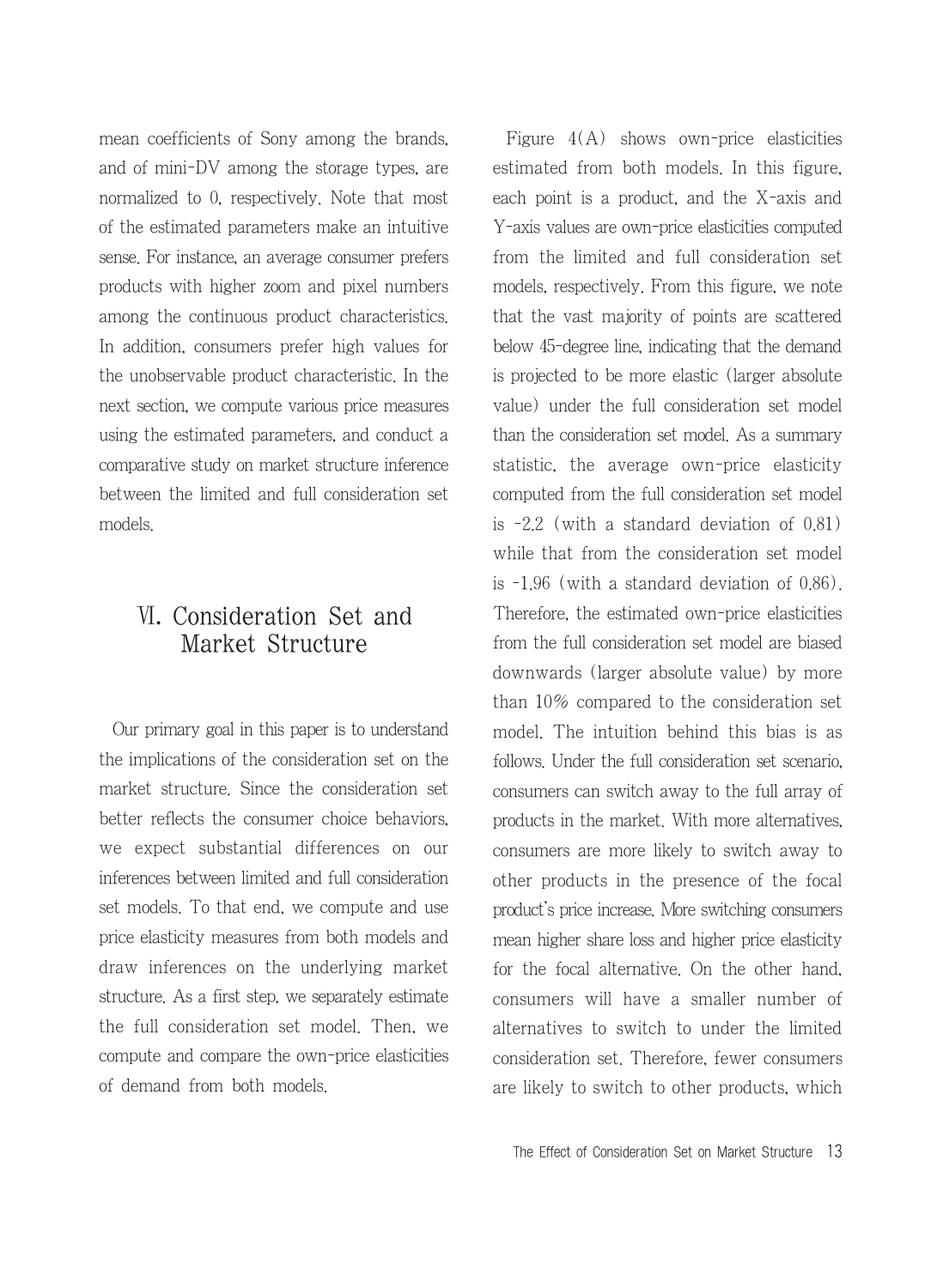means a smaller share loss and less elastic demand. In sum, the implication of a consideration set model aligns well with the notion of local consumer response and limited competition. Unless products enter consumers' consideration sets, they cannot effectively compete against other products. Less competition means less elastic demand.

Now we compare the cross-price elasticity measures between two models in Figure 4(B). In this figure, each point is a product, and the X-axis and Y-axis values are the cross-price elasticities from the limited and full consideration models, respectively. Unlike Figure  $4(A)$ , the patterns in this figure are mixed since some of the points are above 45-degree line while others are below 45-degree line. However, we can see that the estimated cross- price elasticities are quite different between these two models. This difference implies that the market structure inferred by both models may be quite different. To gain more insights on this matter, we adopt the clout and vulnerability chart by Kamakura and Russel (1984). Clout and vulnerability chart is a concise way to visualize the market structure using the cross-price elasticity measures: while clout measures a brand's impact on its competitors in the presence of its own price changes, vulnerability measures the impacts of other bands' price changes on the focal brand. In detail, high clout means that a product can steal away other brands' shares when it lowers its price while high vulnerability means that a focal brand will lose a higher fraction of its sales to other brands when they lower their prices. Figure 5 compares the clout and vulnerability

<Figure 4> Scatter plots of price elasticities estimated from consideration set (X-axis) and full consideration set (Y-axis) models



Panel (A) shows own elasticities while panel (B) shows cross-price elasticities

#### 14 ASIA MARKETING JOURNAL Vol. 22 No. 02 July 2020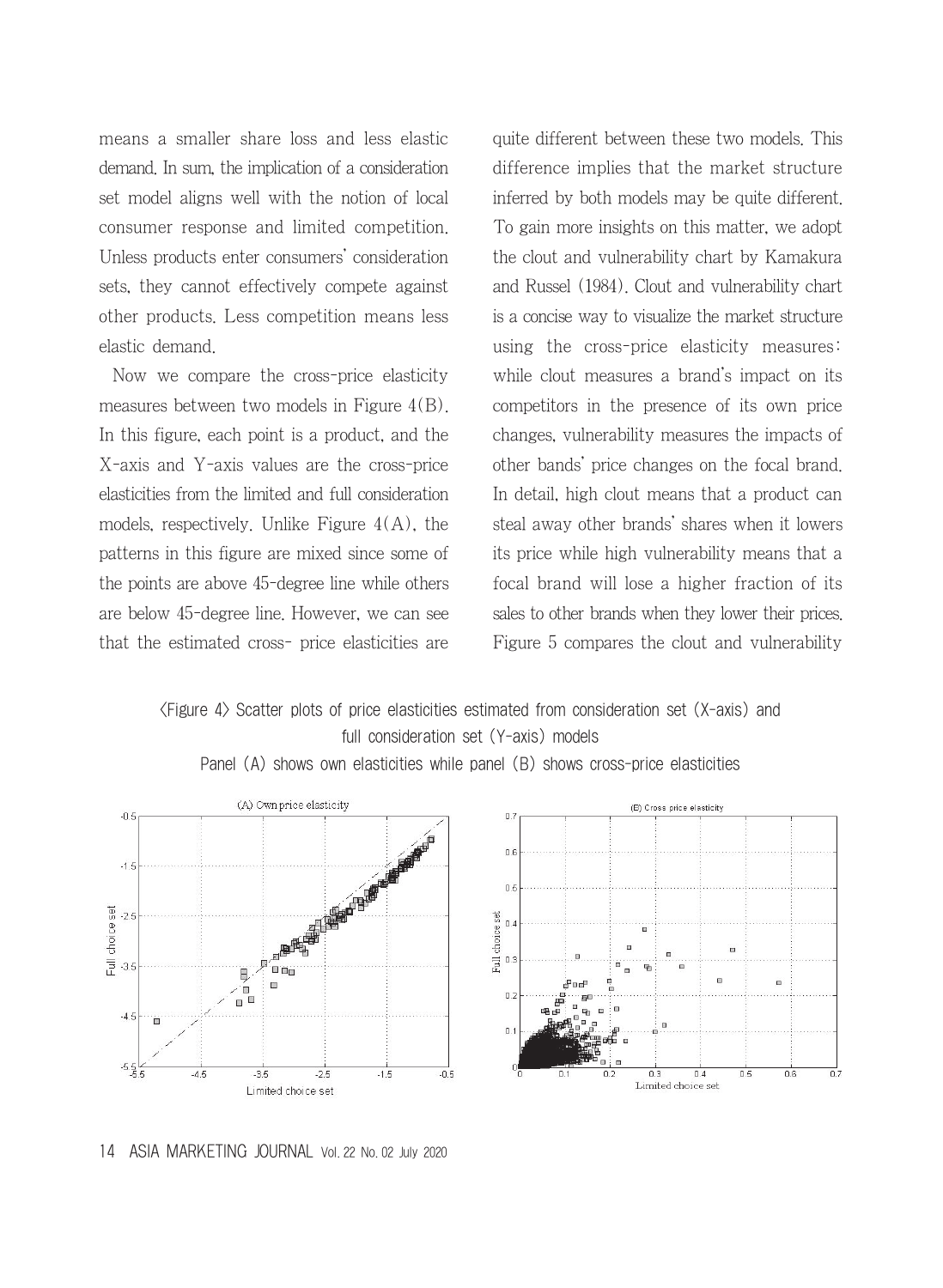charts constructed using the cross-price elasticity measures from the full consideration set model (panel A) and the limited consideration set model (panel B). Note that in clout and vulnerability chart, only the relative positions matter in understanding the competitive landscape. There are a few similarities and differences in the charts between the two models. Common to both charts is that Sony is well positioned in the competitive landscape: it has the highest clout and the lowest vulnerability among the brands. Another similarity is that the rest of the products are all positioned relatively close to each other, implying similar levels of brands' power. That is, besides Sony, the rest of the brands exhibit comparable levels of clout and

vulnerability. Among them, we project Samsung to have the least level of clout, which is consistent with the intuition that consumers highly valued Japanese brands during our data collection period.

There are some key differences between these two charts. First, Sony's vulnerability may be over-estimated with the full choice model. Besides, although the rest of the brands are positioned all relatively close among themselves in both charts, they are more closely clustered in the full consideration set model. That is, the full consideration model predicts that all brands except Sony will have very similar levels of clout and vulnerability. In contrast, the limited consideration model still distinguishes these

<Figure 5> Clout and vulnerability charts implied by the full consideration set (panel A) and consideration set (panel B) models. Note that all the values are normalized for comparison purposes within charts (A) and (B)



The Effect of Consideration Set on Market Structure 15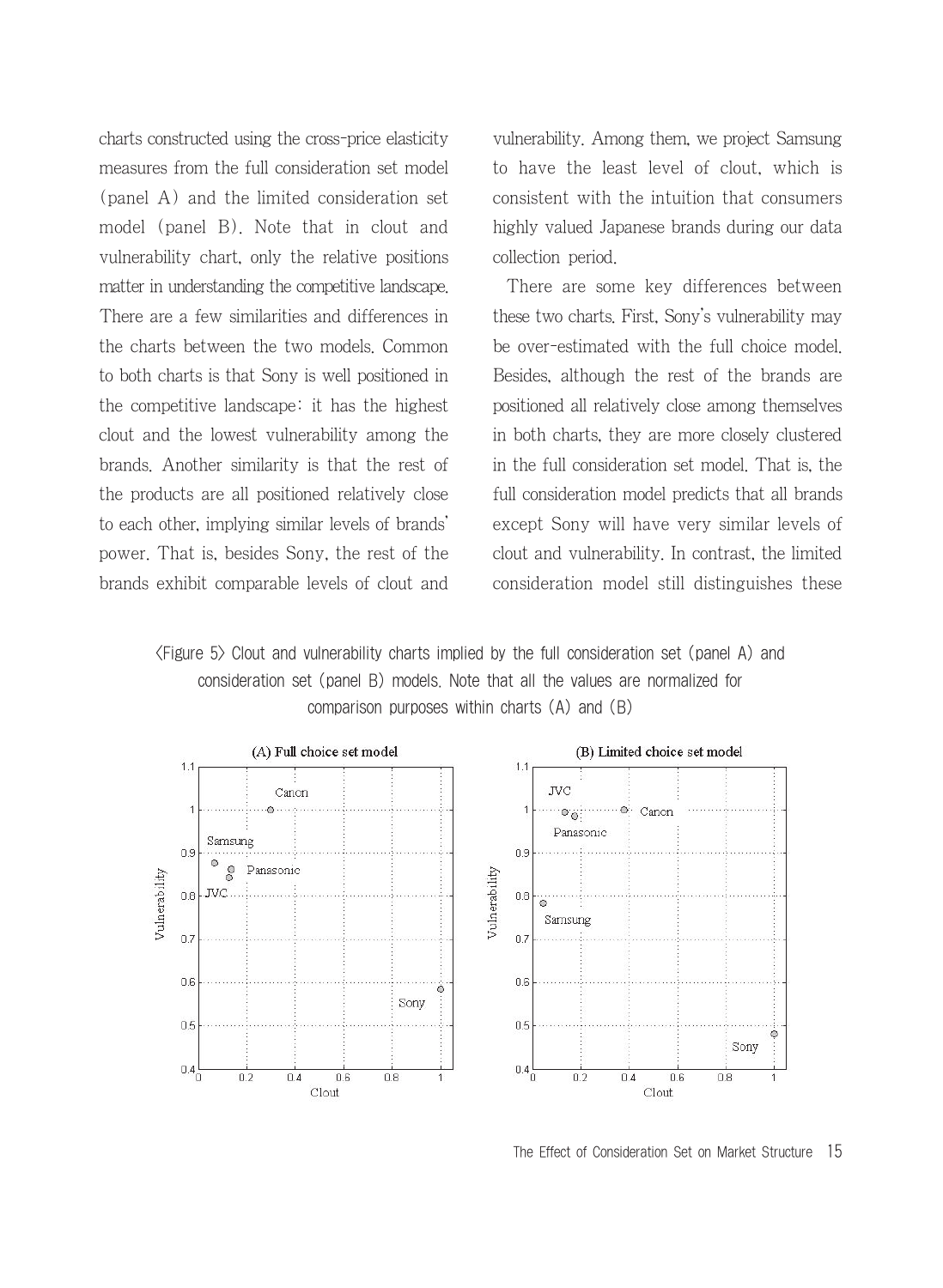manufacturers in the chart. As an example, the limited consideration set model projects Samsung to be less vulnerable compared to other brands. This difference may be due to the observation that Samsung is the least known and least expensive brand at the time of our data collection period. Therefore, Samsung is likely to attract price-sensitive consumers, and they would not consider other expensive products in the presence of a marginal price decrease from the expensive brands. Our consideration set model is likely to reflect such a scenario. Second, while the relative levels of clout among the five manufacturers are overall similar between the two models, their vulnerability levels exhibit different patterns between the two models.<sup>5)</sup> For instance, while Canon is predicted to be the most vulnerable brand in our full choice model, Canon, JVC and Panasonic all show similar levels of vulnerability in consideration set model. Therefore, the key difference in market structure between these two models comes mainly from vulnerability and less from clout.

In summary, our consideration set model implies "local" competition among the manufacturers in the competitive landscape. This "local" or "limited" competition leads to two key differences between the two models. First, we find ownprice elasticities are over-estimated under full consideration set model. Second, the limited consideration set implies a market structure that is more discriminating among the brands than the full consideration set model.

### Ⅶ. Conclusion

In this paper, we develop and estimate a choice-based aggregate demand model with consideration sets. The incorporation of consideration sets is a significant departure from the past research in which consumers are assumed to choose from the universal set of products. Using aggregate-level browsing data as an additional data source, we first model and approximate the marginal distribution of products' browsing popularity and incorporate them into the choice model. We apply the proposed model to aggregate-level browsing and sales rank data at Amazon.com and estimate consumer demand. With the price elasticity measures computed from the model estimates, we investigate its implications on our understanding of market structure.

Compared to a model that assumes full consideration sets, our proposed model with a consideration set offers a different inference on the competitive landscape. First, we find that own-price elasticities are biased downwards (or a larger absolute value) under the full

<sup>5)</sup> We thank an anonymous reviewer for this interpretation and insight.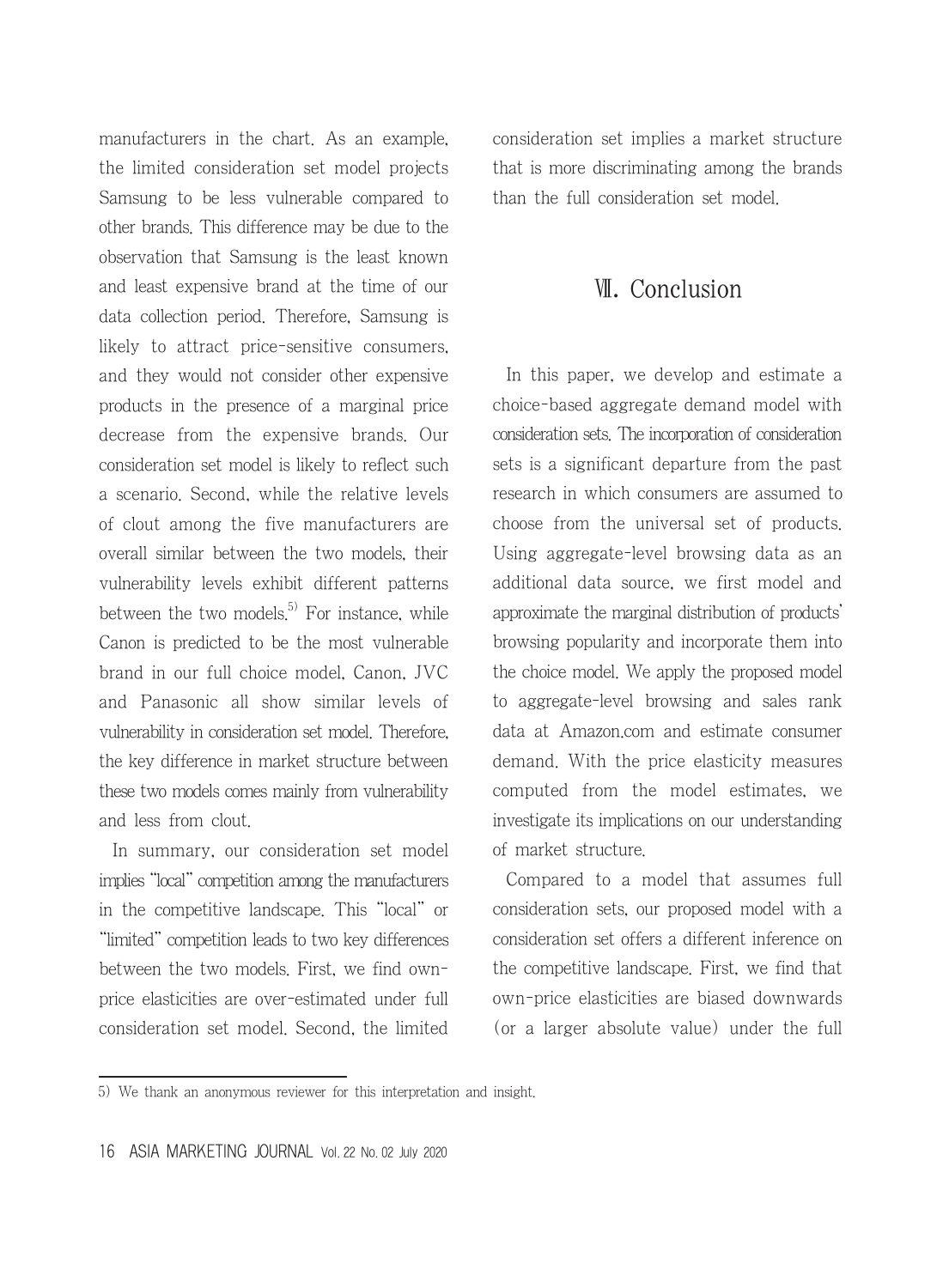choice model than the consideration set model. Second, cross price elasticity measures are quite different between the two models. We find that the market structure inferred from the consideration set model better distinguishes the manufacturers in the competitive landscape. For instance, we find that Samsung, probably least known at the time of our data collection, is estimated to be less vulnerable under the proposed model than under a full choice set model. These findings are consistent with the intuition that a consideration set model aligns well with the notion of "local" competition. In contrast, the full consideration model forces universal competition among all the products.

One of the limitations of the proposed model is that we had to assume independence among the products in their consideration set membership. Although past research adopted the same assumption, it would be desirable to model the dependencies among the products in the consideration set. Such a model may better reflect the consumers' decision process and allow recovery of more realistic estimation of demand and substitutions among the products.

 $\langle$ Received March 19. 2020 $\rangle$ 

 $\langle$  Accepted June 16, 2020 $\rangle$ 

## References

- Alba, J., Hutchinson, J. W., Lynch, J. G., Robertson, T. S., & Kassarjian, H. (1991). Handbook of consumer behavior.
- Berry, S., Levinsohn, J., & Pakes, A. (1995). Automobile prices in market equilibrium. Econometrica: Journal of the Econometric Society, 841-890.
- Bettman, J. R., & Park, C. W. (1980). Effects of prior knowledge and experience and phase of the choice process on consumer decision processes: A protocol analysis. Journal of Consumer Research, 7(3), 234- 248.
- Bettman, J. R. (1979). Information Processing theory of Consumer Choice. Addison-Wesley Pub. Co.
- Bronnenberg, B. J., & Vanhonacker, W. R. (1996). Limited choice sets, local price response, and implied measures of price competition. Journal of Marketing Research, 33(2), 163-173.
- Bruno, H. A., & Vilcassim, N. J. (2008). Research note―structural demand estimation with varying product availability. Marketing Science, 27(6), 1126-1131.
- Chakravarti, A., & Janiszewski, C. (2003). The influence of macro-level motives on consideration set composition in novel purchase situations. Journal of Consumer Research, 30(2), 244-258.